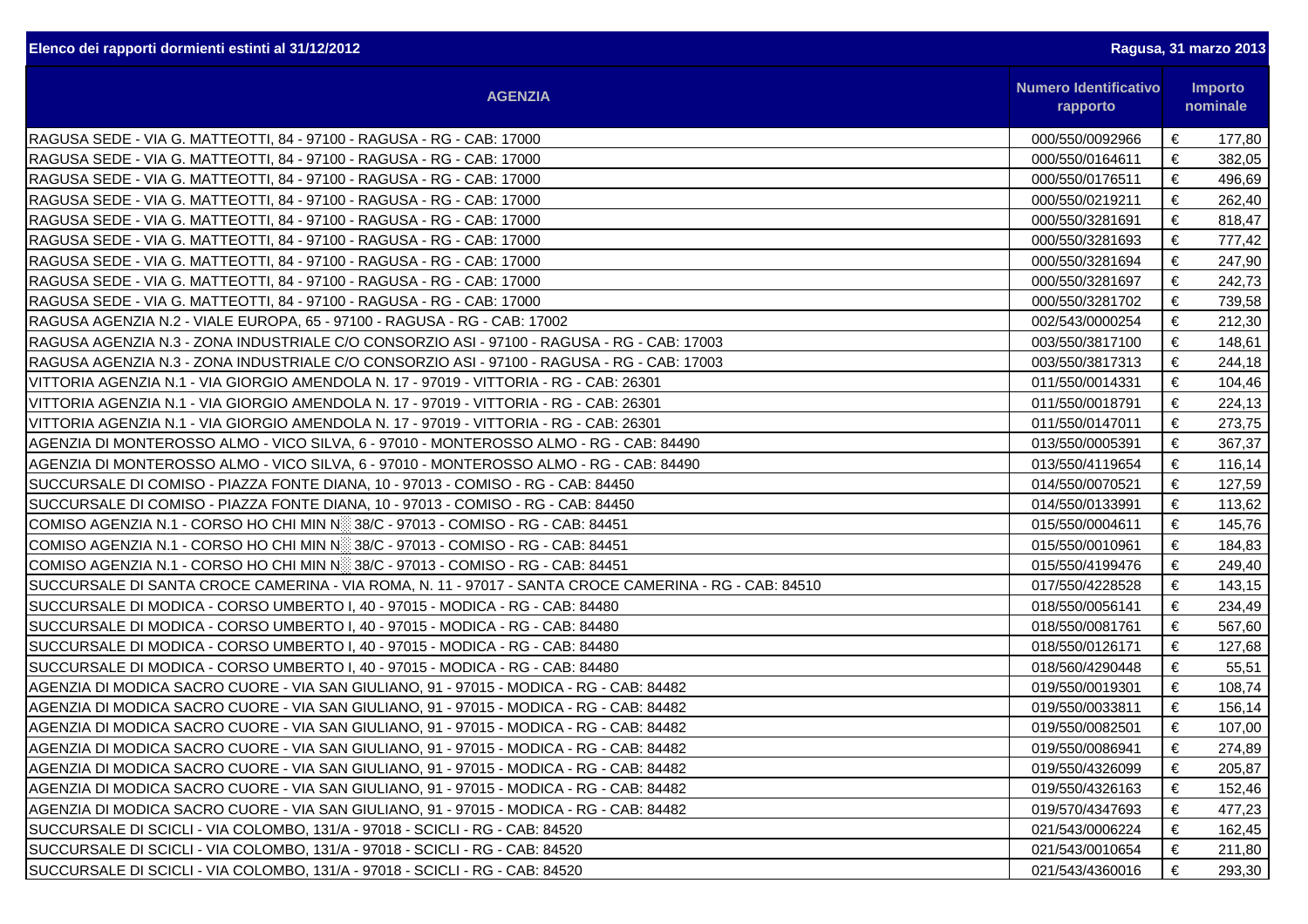| SUCCURSALE DI SCICLI - VIA COLOMBO, 131/A - 97018 - SCICLI - RG - CAB: 84520                            | 021/550/0113591 | € | 125,78   |
|---------------------------------------------------------------------------------------------------------|-----------------|---|----------|
| SUCCURSALE DI SCICLI - VIA COLOMBO, 131/A - 97018 - SCICLI - RG - CAB: 84520                            | 021/550/0150121 | € | 648,45   |
| SUCCURSALE DI SCICLI - VIA COLOMBO, 131/A - 97018 - SCICLI - RG - CAB: 84520                            | 021/550/0150811 | € | 112,53   |
| AGENZIA DI ISPICA - VIA STATALE 115, 29 - 97014 - ISPICA - RG - CAB: 84470                              | 024/550/4457608 | € | 293,27   |
| AGENZIA DI ISPICA - VIA STATALE 115, 29 - 97014 - ISPICA - RG - CAB: 84470                              | 024/550/4457610 | € | 343,20   |
| AGENZIA DI ISPICA - VIA STATALE 115, 29 - 97014 - ISPICA - RG - CAB: 84470                              | 024/550/4457611 | € | 474,84   |
| AGENZIA DI ISPICA - VIA STATALE 115, 29 - 97014 - ISPICA - RG - CAB: 84470                              | 024/550/4457612 | € | 140,54   |
| AGENZIA DI ISPICA - VIA STATALE 115, 29 - 97014 - ISPICA - RG - CAB: 84470                              | 024/550/4457613 | € | 367,96   |
| AGENZIA DI ISPICA - VIA STATALE 115, 29 - 97014 - ISPICA - RG - CAB: 84470                              | 024/920/0054403 | € | 348,48   |
| AGENZIA DI ISPICA - VIA STATALE 115, 29 - 97014 - ISPICA - RG - CAB: 84470                              | 024/920/0055066 | € | 748,56   |
| AGENZIA DI MODICA ALTA - VIA DON BOSCO, 35 - 97015 - MODICA ALTA - RG - CAB: 84481                      | 025/550/4474439 | € | 351,43   |
| AGENZIA DI MODICA ALTA - VIA DON BOSCO, 35 - 97015 - MODICA ALTA - RG - CAB: 84481                      | 025/550/4475345 | € | 144,61   |
| SCICLI AGENZIA N.1 - VIALE 1 MAGGIO ANG. VIA SAC. DIGIACOMO - 97018 - SCICLI - RG - CAB: 84521          | 026/543/4480026 | € | 701,50   |
| AGENZIA DI FRANCOFONTE - VIA COMM. BELFIORE, ANG. VIA TRAPANI - 96015 - FRANCOFONTE - SR - CAB: 84710   | 031/550/0067601 | € | 252,01   |
| AGENZIA DI FRANCOFONTE - VIA COMM. BELFIORE, ANG. VIA TRAPANI - 96015 - FRANCOFONTE - SR - CAB: 84710   | 031/550/0129141 | € | 120,47   |
| AGENZIA DI FRANCOFONTE - VIA COMM. BELFIORE, ANG. VIA TRAPANI - 96015 - FRANCOFONTE - SR - CAB: 84710   | 031/550/0133551 | € | 323,16   |
| AGENZIA DI FRANCOFONTE - VIA COMM. BELFIORE, ANG. VIA TRAPANI - 96015 - FRANCOFONTE - SR - CAB: 84710   | 031/550/4581089 | € | 103,29   |
| AGENZIA DI FRANCOFONTE - VIA COMM. BELFIORE, ANG. VIA TRAPANI - 96015 - FRANCOFONTE - SR - CAB: 84710   | 031/550/4581241 | € | 247,90   |
| AGENZIA DI FRANCOFONTE - VIA COMM. BELFIORE, ANG. VIA TRAPANI - 96015 - FRANCOFONTE - SR - CAB: 84710   | 031/560/4587711 | € | 116,47   |
| AGENZIA DI PACHINO - PIAZZA VITTORIO EMANUELE, 33 - 96018 - PACHINO - SR - CAB: 84750                   | 033/550/0063901 | € | 1.585,74 |
| AGENZIA DI PACHINO - PIAZZA VITTORIO EMANUELE, 33 - 96018 - PACHINO - SR - CAB: 84750                   | 033/550/0075141 | € | 122,13   |
| AGENZIA DI PACHINO - PIAZZA VITTORIO EMANUELE, 33 - 96018 - PACHINO - SR - CAB: 84750                   | 033/550/4628543 | € | 490,63   |
| SUCCURSALE DI AUGUSTA - VIA PRINCIPE UMBERTO, 16 - 96011 - AUGUSTA - SR - CAB: 84620                    | 039/550/0453760 | € | 461,20   |
| AGENZIA DI SANT'AGATA LI BATTIATI - VIA UMBERTO N.46 - 95030 - SANT'AGATA LI BATTIATI - CT - CAB: 84230 | 040/550/0037781 | € | 927,02   |
| AGENZIA DI GRAMMICHELE - CORSO CAVOUR, 94 - 95042 - GRAMMICHELE - CT - CAB: 83960                       | 041/550/0069311 | € | 121,80   |
| AGENZIA DI GRAMMICHELE - CORSO CAVOUR, 94 - 95042 - GRAMMICHELE - CT - CAB: 83960                       | 041/550/0099281 | € | 429,81   |
| AGENZIA DI GRAMMICHELE - CORSO CAVOUR, 94 - 95042 - GRAMMICHELE - CT - CAB: 83960                       | 041/550/4728839 | € | 422,34   |
| AGENZIA DI MINEO - VIA UMBERTO I, 30 - 95044 - MINEO - CT - CAB: 84050                                  | 042/550/0041661 | € | 104,57   |
| AGENZIA DI CALTAGIRONE - VIALE DELL'AUTONOMIA, 2/A - 95041 - CALTAGIRONE - CT - CAB: 83910              | 043/550/0007351 | € | 135,81   |
| SUCCURSALE DI CATANIA - VIALE XX SETTEMBRE, 47 - 95129 - CATANIA - CT - CAB: 16900                      | 045/543/0004074 | € | 201,33   |
| SUCCURSALE DI CATANIA - VIALE XX SETTEMBRE, 47 - 95129 - CATANIA - CT - CAB: 16900                      | 045/543/0017564 | € | 283,60   |
| SUCCURSALE DI CATANIA - VIALE XX SETTEMBRE, 47 - 95129 - CATANIA - CT - CAB: 16900                      | 045/543/0017724 | € | 126,21   |
| SUCCURSALE DI CATANIA - VIALE XX SETTEMBRE, 47 - 95129 - CATANIA - CT - CAB: 16900                      | 045/543/0018584 | € | 148,39   |
| SUCCURSALE DI CATANIA - VIALE XX SETTEMBRE. 47 - 95129 - CATANIA - CT - CAB: 16900                      | 045/550/0020901 | € | 444,18   |
| SUCCURSALE DI CATANIA - VIALE XX SETTEMBRE, 47 - 95129 - CATANIA - CT - CAB: 16900                      | 045/550/0038161 | € | 524,15   |
| SUCCURSALE DI CATANIA - VIALE XX SETTEMBRE, 47 - 95129 - CATANIA - CT - CAB: 16900                      | 045/550/0044021 | € | 128,85   |
| SUCCURSALE DI CATANIA - VIALE XX SETTEMBRE, 47 - 95129 - CATANIA - CT - CAB: 16900                      | 045/550/0045461 | € | 186,86   |
| SUCCURSALE DI CATANIA - VIALE XX SETTEMBRE, 47 - 95129 - CATANIA - CT - CAB: 16900                      | 045/550/0064551 | € | 788,48   |
| SUCCURSALE DI CATANIA - VIALE XX SETTEMBRE, 47 - 95129 - CATANIA - CT - CAB: 16900                      | 045/550/0070351 | € | 194,27   |
| SUCCURSALE DI CATANIA - VIALE XX SETTEMBRE, 47 - 95129 - CATANIA - CT - CAB: 16900                      | 045/550/0074141 | € | 117,53   |
| SUCCURSALE DI CATANIA - VIALE XX SETTEMBRE, 47 - 95129 - CATANIA - CT - CAB: 16900                      | 045/550/0082391 | € | 659,14   |
|                                                                                                         |                 |   |          |